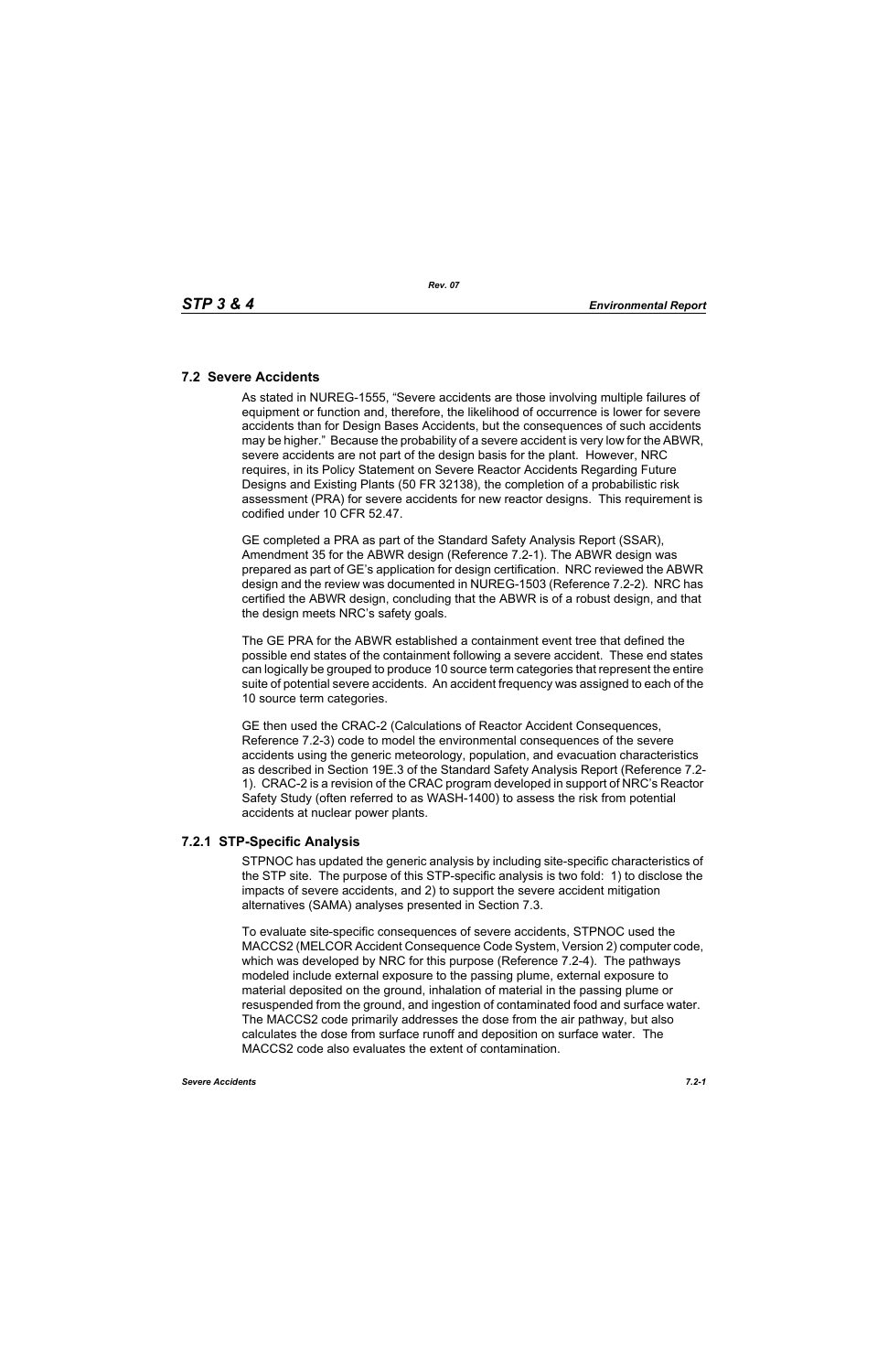To assess human health impacts from severe accidents, STPNOC determined the collective dose to the 50-mile population, the number of late cancer fatalities, and the number of early fatalities associated with a severe accident. A 50-mile circular area is the standard range used in modeling consequences to the offsite population from an airborne release. Economic costs were also determined, including the cost of emergency response actions and long-term protective actions. Emergency response costs include compensation for evacuees and relocated people who are removed from their homes as a result of radiation exposure during the course of the accident (food, housing, transportation, and lost income). Longer-term protective action costs within a 50-mile radius include:

- Costs of interdiction of farms, residences, and food
- Decontamination of farm and residential land
- Permanent condemnation of residential and farm land, milk, and crops

Five files provide input to a MACCS2 analysis. The first three are as follows:

- **ATMOS** provides data to track the material released to the atmosphere as it is dispersed and deposited. The calculation uses a Gaussian plume model. Important inputs in this file include the core inventory, release fractions, and geometry of the reactor and associated buildings. To the extent possible, the input data are the same as those in the GE CRAC-2 input files in the generic probabilistic risk assessment.
- EARLY provides inputs to calculations regarding exposure in the time period immediately following the release. Important site-specific information includes emergency response information such as evacuation time.
- CHRONC provides data for calculating long-term impacts and economic costs and includes region-specific data on agriculture and economic factors.

The following MACCS2 files access:

- A meteorological file, which uses actual STP meteorological monitoring data.
- A site characteristics file that is built using SECPOP2000 (Reference 7.2-5). SECPOP2000 incorporates 2000 census data for the 50-mile region around the STP site. For this analysis, the census data were modified to include transient populations and were projected to the year 2060. All releases are modeled as occurring at ground level.

The results of the MACCS2 analysis and accident frequency information from GE (Reference 7.2-6) were used to determine risk, which is the product of the frequency of an accident and the consequences of the accident. The sum of the accident frequencies is known as the core damage frequency and includes only internally initiated events. Externally initiated events, and their associated small contribution to risk, are described in FSAR Section 19.4. Core damage frequencies and nuclide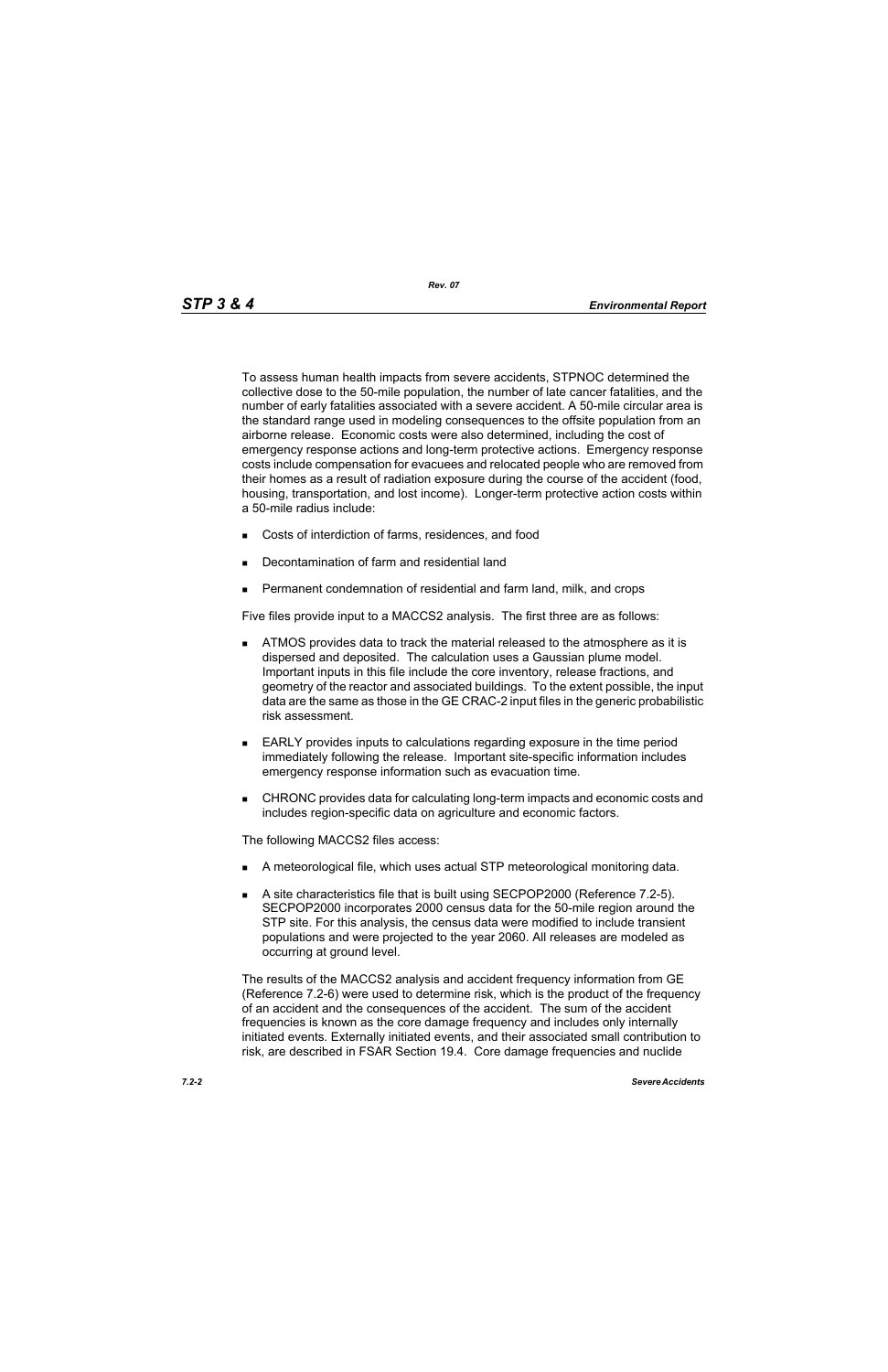*Rev. 07*

release fractions for each release category are given in Table 7.2-1. The consequence can be either collective radiation dose or economic cost. Dose-risk is the product of the radiation dose and the accident frequency. Because the ABWR's severe accident analysis addressed a suite of accidents, the individual risks are added to provide a total risk. The same process was applied to estimating cost-risk. Therefore, risk can be reported as person-rem per reactor year or dollars per reactor year.

#### **7.2.2 Consequences to Population Groups**

The pathway consequences to population groups including air pathways, surface water, and groundwater pathways are discussed in the following sections. The presence of threatened and endangered species and federally designated critical habitat are discussed in Subsections 2.4.1 and 2.4.2. The impacts on threatened and endangered species due to the previously calculated radiation exposure levels are discussed in Subsection 5.4.4. The all pathways (water + air), water ingestion, and air pathways dose-risks for each of the three years of meteorology are presented by source term category in Table 7.2-2.

#### **7.2.2.1 Air Pathways**

Each of the accident categories was analyzed with MACCS2 to estimate population dose, number of early and latent fatalities, cost, and farm land requiring decontamination. The analysis assumed that 95% of the 10-mile population was evacuated following declaration of a general emergency. People that do not evacuate remain at their residences and are exposed as if they are going about their normal activities. For each accident category, the risk for each analytical endpoint was calculated by multiplying the analytical endpoint by the accident category frequency and adding across all accident categories. The results are provided in Table 7.2-3.

#### **7.2.2.2 Surface Water Pathways**

People can be exposed to radiation when airborne radioactivity is deposited onto the ground and runs off into surface water or is deposited directly onto surface water. The exposure pathway can be from drinking the water, submersion in the water (swimming), undertaking activities near the shoreline (fishing and boating), or ingestion of fish or shellfish. For the surface water pathway, MACCS2 only calculates the dose from drinking the water. The maximum MACCS2 severe accident dose-risk to the 50 mile population from drinking the water is  $3.4 \times 10^{-4}$  person-rem per year of ABWR operation. This value is included in the air pathways dose (Table 7.2-1) and is the sum of all accident category risks.

Surface water bodies within the 50-mile region of the STP site that are accessible to the public include the Colorado River, the Gulf of Mexico, and other smaller water bodies. In NUREG-1437, the NRC evaluated doses from the aquatic food pathway (fishing) for the current nuclear fleet of reactors (Reference 7.2-7). For sites discharging to small rivers, the NRC evaluation estimated the uninterdicted aquatic food pathway dose risk as 0.4 person-rem per reactor year. For sites near large water bodies, values ranged from 270 person-rem per reactor year (Hope Creek on Delaware Bay) to 5500 person-rem per reactor year (Calvert Cliffs on Chesapeake Bay). Although the STP site is not specifically identified in this NUREG-1437 analysis,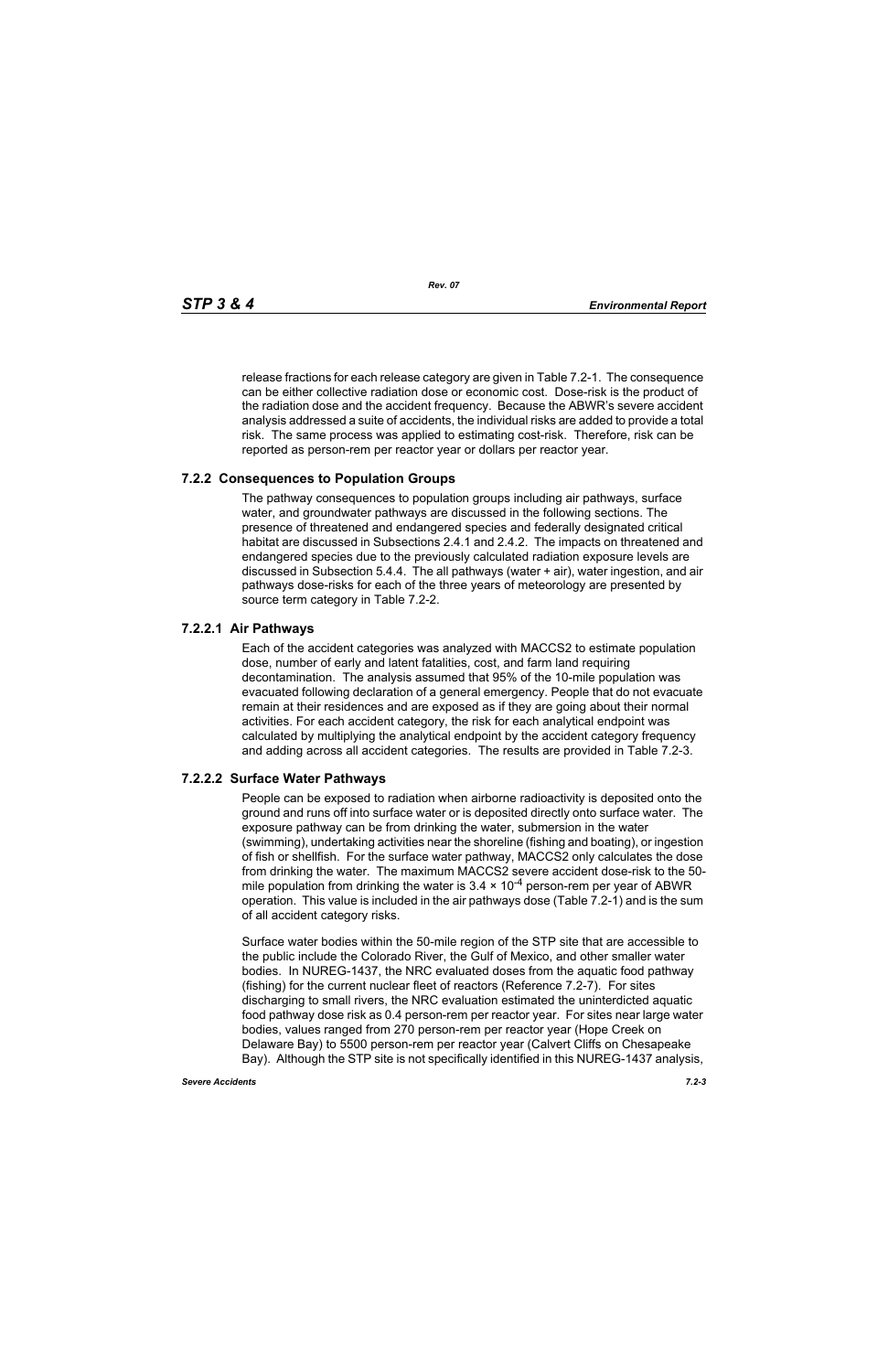*Rev. 07*

it would more likely fall between the small river analysis and the least impactive large water body analysis (Hope Creek), given the STP site's distance from nearby major water bodies (6 to 10 miles). Actual dose-risk values would be expected to be much less (by a factor of 2 to 10) due to interdiction of contaminated foods (Reference 7.2- 7). Furthermore, because the ABWR atmospheric pathway doses are significantly lower than those of the current nuclear fleet, it is reasonable to conclude that the doses from surface water sources would be consistently lower than those reported above for the surface water pathway.

Surface water pathways involving submersion in the water and undertaking activities near the shoreline are not modeled by MACCS2. Neither does NUREG-1437 provide specific data on submersion and shoreline activities. However, it does indicate that these contributors to dose are much less than for drinking water and consuming aquatic foods, especially at estuary sites.

#### **7.2.2.3 Groundwater Pathways**

Radioactivity released during a severe accident could enter the groundwater. ER section 2.3.1.2 (and Figures 2.3.1-23 and 24) describes the groundwater flow path from the STP site. Shallow aquifer water flows towards discharge points at a livestock well and towards the Colorado River. The deep aquifer is separated from the shallow aquifer by a 100-150 foot thick clay and silt layer. Groundwater in the deep aquifer flows toward site production wells, thus precluding the potential for offsite migration. Due to the separation of shallow and deep layers and the deep aquifer flow directions, the latter layer does not affect potential offsite migration impacts.

NUREG-1437 evaluated the groundwater pathway dose, based on the analysis in NUREG-0440, the Liquid Pathway Generic Study (LPGS) (Reference 7.2-8). NUREG-0440 analyzed a core meltdown that is assumed to contaminate groundwater that subsequently contaminates surface water. NUREG-1437 compares STP 1 & 2 groundwater pathway severe accident doses to the results of NUREG-0440; the STP 1 & 2 results are shown to be very much less than the LPGS value. NUREG-1437 concludes that the risk from groundwater releases is a small fraction of that from atmospheric releases for sites such as STP.

The proposed location for STP 3 & 4 has the same groundwater characteristics as the location for STP 1 & 2. The severe accident frequency for the ABWR  $(1.5x10^{-7}$  per reactor year) is lower than that of STP 1 & 2 ( $1x10^{-5}$  per reactor year). Furthermore, the ABWR has containment features which would mitigate and even prevent a core meltdown from escaping the primary containment. These features include: the containment having inert gas, a high density basaltic concrete below the vessel (corium shield), and fusible plug valves that would allow the lower drywell to flood from the suppression pool. Therefore, the risks from the STP 3 & 4 groundwater pathway would not only be less than from the air pathways, but would be less than from the existing units.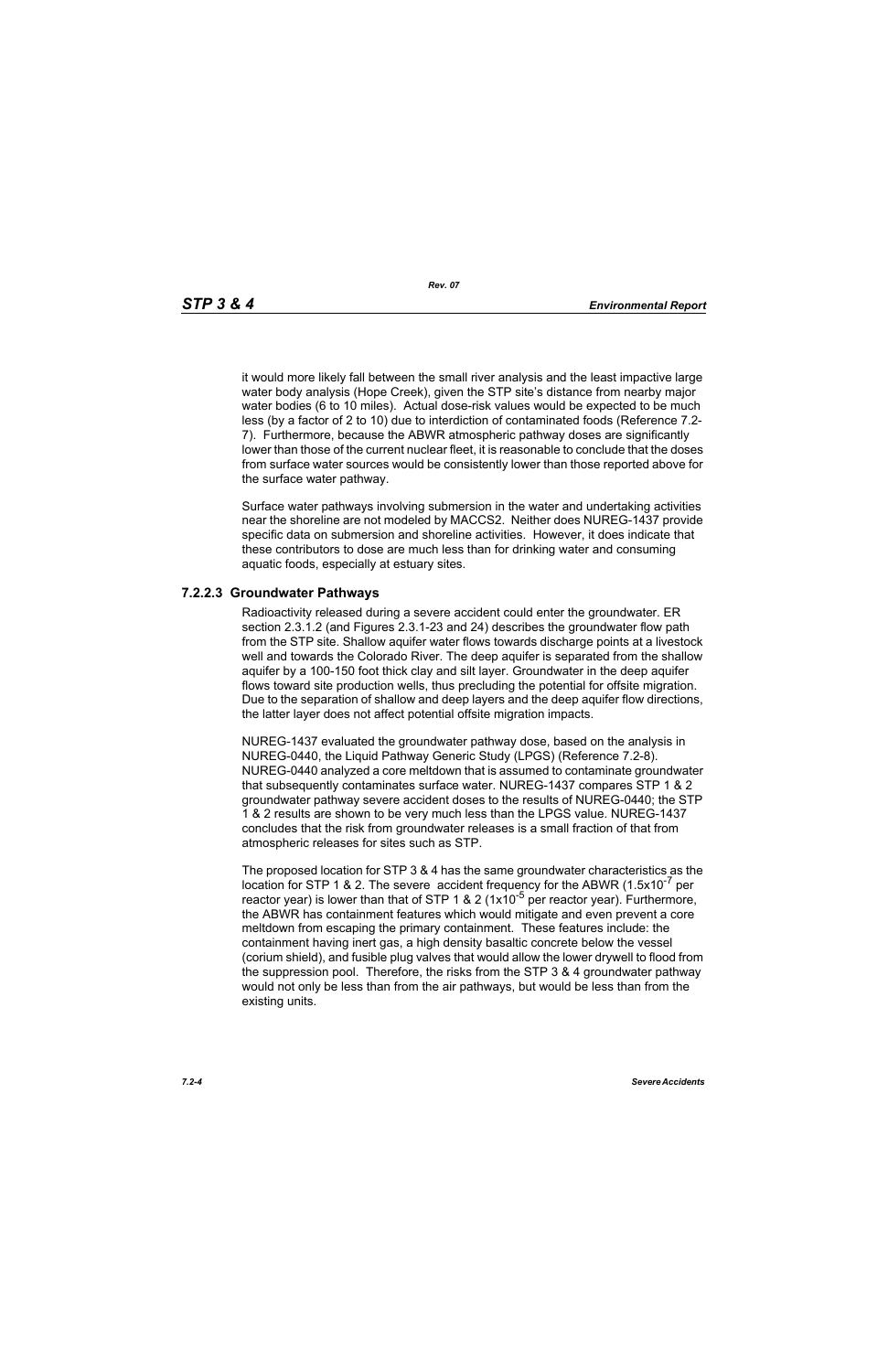# **7.2.3 Comparison to NRC Safety Goals**

The ABWR SSAR (Reference 7.2-1) evaluates performance of the ABWR under generic conditions to three safety goals: (1) individual risk goal, (2) societal risk goal, and (3) radiation risk goal. These goals are defined in the following subsections.

## **7.2.3.1 Individual Risk Goal**

The risk to an average individual in the vicinity of a nuclear power plant of experiencing a prompt fatality resulting from a severe reactor accident should not exceed one-tenth of one percent (0.1%) of the sum of "prompt fatality risks" resulting from other accidents to which members of the U.S. population are generally exposed. As noted in the Safety Goals Policy statement (51 FR 30028), "vicinity" is defined as the area within one mile of the plant site boundary. "Prompt Fatality Risks" are defined as the sum of risks which the average individual residing in the vicinity of the plant is exposed to as a result of normal daily activities (driving, household, chores, occupational activities, etc.). For this evaluation, the sum of prompt fatality risks was taken as the U.S. accidental death risk value of 36.9 deaths per 100,000 people per year (Reference 7.2-9).

## **7.2.3.2 Societal Risk Goal**

The risk to the population in the area near a nuclear power plant of cancer fatalities that might result from nuclear power plant operation should not exceed one-tenth of one percent (0.1%) of the sum of the cancer fatality risks resulting from all other causes. As noted in the Safety Goal Policy Statement (51 FR 30028), "near" is defined as within 10 miles of the plant. The cancer fatality risk was taken as 187.5 deaths per 100,000 people per year based upon National Center for Health Statistics and U.S. Census Bureau data for 2002-2004 (Reference 7.2-9, Reference 7.2-10, Reference 7.2-11, and Reference 7.2-12).

## **7.2.3.3 Radiation Dose Goal**

The probability of an individual exceeding a whole body dose of 0.25 sievert at a distance of one-half mile from the reactor shall be less than one in a million per reactor year.

Table 7.2-4 provides the quantitative evaluation of these three safety goals, the generic ABWR calculation of these risk values, and the STP-specific calculation of these risk values.

## **7.2.4 Conclusions**

The total calculated dose-risk to the 50-mile population from airborne releases from an ABWR reactor at the STP site would be 0.0043 person-rem per reactor year (Table 7.2-1). This value is less than the value calculated by GE in the Technical Support Document for the ABWR (Reference 7.2-6); 0.269 person-rem for 60 years plant life, which is equal to 4.48  $\times$  10<sup>-3</sup> person-rem per reactor year), less than the population risk for all current reactors that have undergone license renewal, and less than that for the five reactors analyzed in NUREG-1150 (Reference 7.2-13), which range from 50 to 5,000 person-rem per reactor year for dose-risk. As reported in NUREG-1811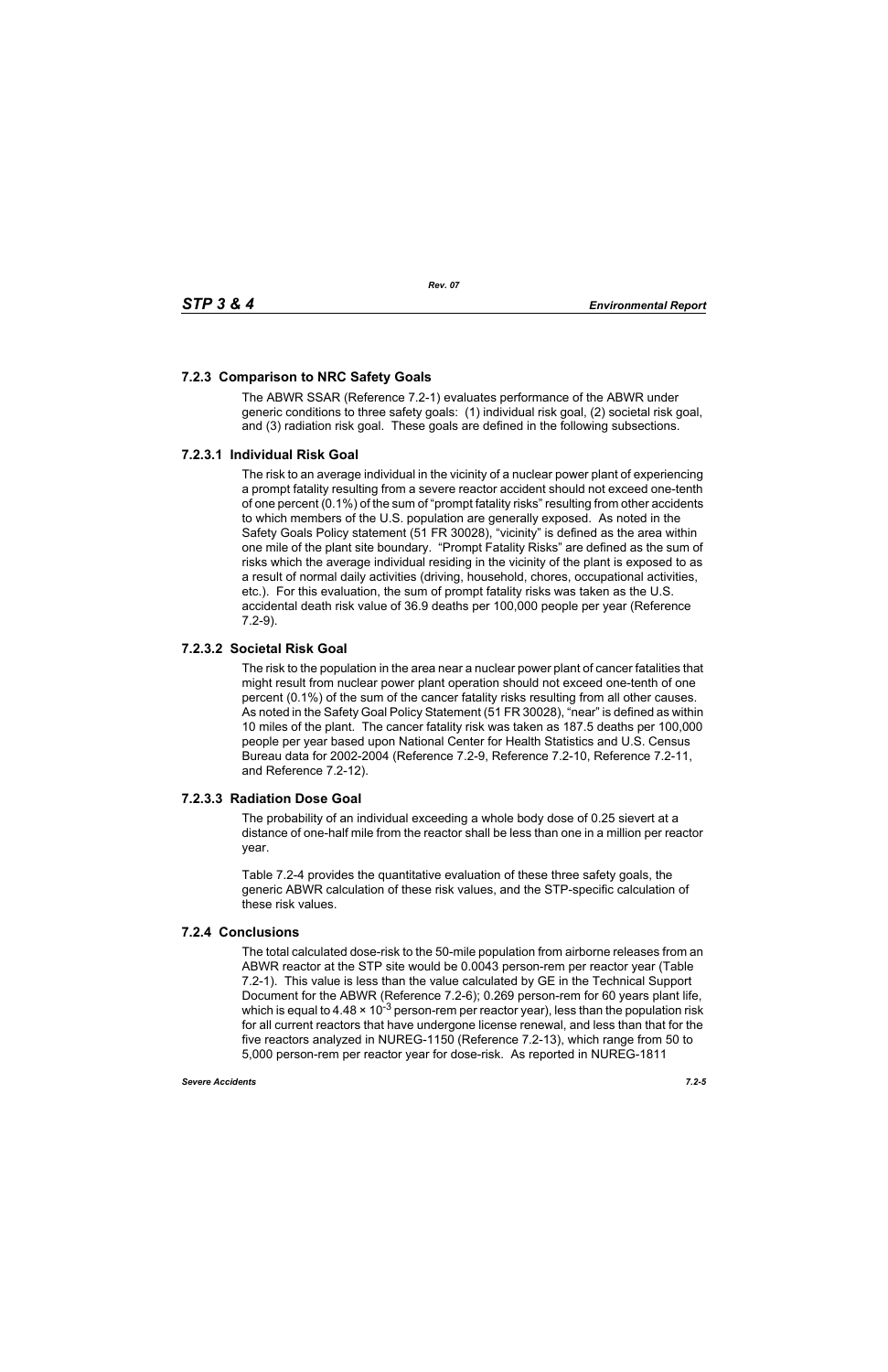(Reference 7.2-14), the lowest dose-risk for reactors currently undergoing license renewal is 0.55 person-rem per reactor year.

Comparisons with the existing nuclear reactor fleet (Subsection 7.2.2.2) indicate that risk from the surface water pathway is small. Under the severe accident scenarios, surface water is primarily contaminated by atmospheric deposition. The ABWR atmospheric pathway doses are significantly lower than those of the current nuclear fleet. Therefore, it is reasonable to conclude that the doses from the surface water pathway at STP 3 & 4 would be consistently lower than those reported in Subsection 7.2.2.2 for the current fleet.

The risks of groundwater contamination from a severe ABWR accident (see Subsection 7.2.2.3) would be much less than the risk from currently licensed reactors. Additionally, interdiction could substantially reduce the groundwater pathway risks.

For comparison, as reported in Section 5.4, the total collective dose from STP 3 & 4 normal airborne releases is expected to be 0.5 person-rem annually. As previously described, dose-risk is dose times frequency. Normal operations have a frequency of one. Therefore, the dose-risk for normal operations is 0.5 person-rem per reactor year. Comparing this value to the severe accident dose-risk of 0.0043 person-rem per reactor year indicates that the dose risk from severe accidents is approximately 0.9 percent of the dose risk from normal operations.

The probability-weighted risk of cancer fatalities (early and late) from a severe accident for STP 3 or 4 is reported in Table 7.2-1 as 2.6  $\times$  10<sup>-6</sup> fatalities per reactor year. The probability of an individual dying from any cancer from any cause is approximately 0.23 over a lifetime. Comparing this value to the  $2.6 \times 10^{-6}$  fatalities per reactor year indicates that individual risk is 0.0011% of the background risk, which is less than 0.1% of the background risk.

#### **7.2.5 References**

- 7.2-1 "Deterministic Evaluations," Chapter 19E, ABWR Standard Safety Analysis Report, Amendment 35, General Electric.
- 7.2-2 "Final Safety Evaluation Report Related to Certification of the Advanced Boiling Water Reactor Design," NUREG-1503, July 1994.
- 7.2-3 "Calculations of Reactor Accident Consequences Version 2, CRAC2: Computer Code User's Guide," NUREG/CR-2326, February 1983.
- 7.2-4 "Code Manual for MACCS2: User's Guide," NUREG/CR-6613, SAND97- 0594, Volume 1, Chanin, D. I. and M. L. Young, Sandia National Laboratories, Albuquerque, New Mexico, May 1998.
- 7.2-5 "SECPOP2000: Sector Population, Land Fraction, and Economic Estimation Program," NUREG/CR-6525, Rev. 1, August 2003.
- 7.2-6 "Technical Support Document for the ABWR," Revision 1, MPL No. A90- 3230, General Electric, San Jose, California, November 18, 1994.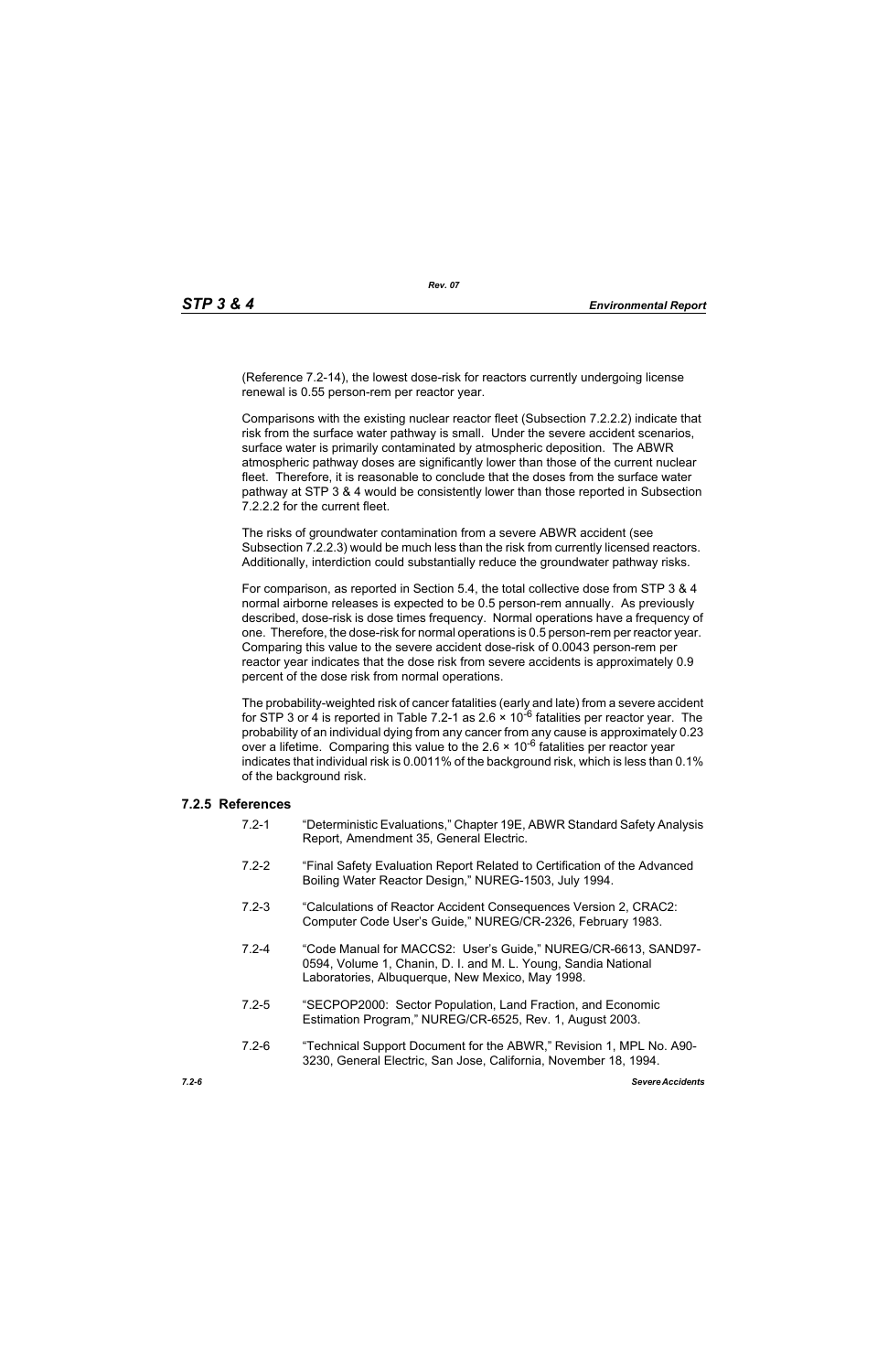- 7.2-7 "Generic Environmental Impact Statement for License Renewal of Nuclear Plants," NUREG-1437, May 1996.
- 7.2-8 "Liquid Pathway Generic Study: Impacts of Accidental Radioactive Releases to the Hydrosphere from Floating and Land-Based Nuclear Power Plants," NUREG-0440, February 1978.
- 7.2-9 "Table A. Deaths percentage of total deaths, death rates, and age-adjusted death rates for the 15 leading causes of death in 2002," National Vital Statistics Report, CDC, United States, Volume 54, Number 10, January 31, 2006. Available at http://www.cdc.gov/nchs/data/nvsr/nvsr54/nvsr54\_10.pdf, accessed May 7, 2007.
- 7.2-10 GCT-T1-R. Population Estimates, 2006 Population Estimates, USCB (U.S. Census Bureau). Available at http://factfinder.census.gov/servlet/ GCTTable? bm=y&-geo\_id=01000US&-\_box\_head\_nbr=GCT-T1-R&ds\_name=PEP\_2006\_EST&-\_lang=en&-format=US-9S&-\_sse=on, accessed May 7, 2007.
- 7.2-11 "Table 10. Number of Deaths from 113 Selected Causes, by Age: United States 2003," National Vital Statistics Report, Volume 54, Number 13, April 19, 2006, CDC. Available at http://www.cdc.gov/nchs/data/nvsr/nvsr54/nvsr54\_13.pdf, accessed May 7, 2007.
- 7.2-12 "Table 1. Deaths, Age-Adjusted Death Rate, and Life Expectancy at Birth, by Race and Sex, and Infant Death Mortality Rates, by Race: United States 2003 and 2004," National Center for Health Statistics, CDC. Available at http://www.cdc.gov/nchs/products/pubs/pubd/ hestats/finaldeaths04/finaldeaths04\_tables.pdf#2, accessed May 7, 2007.
- 7.2-13 "Severe Accident Risks: An Assessment for Five U.S. Nuclear Power Plants," NUREG-1150, June 1989.
- 7.2-14 "Environmental Impact Statement for an Early Site Permit (ESP) at the North Anna ESP Site," NUREG 1811, December 2006.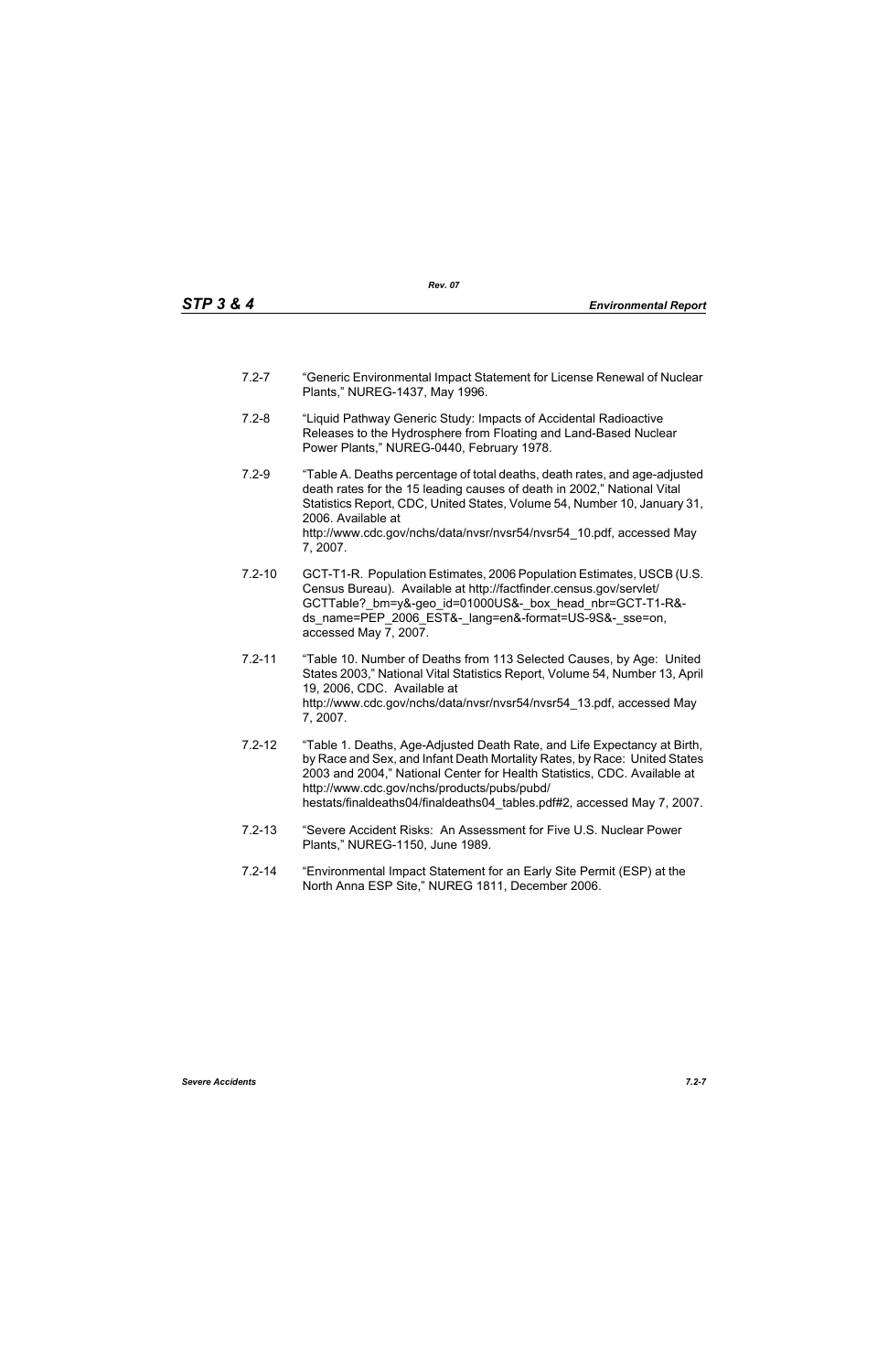|                         |                              | <b>Nuclide Group Release Fraction</b> |          |          |
|-------------------------|------------------------------|---------------------------------------|----------|----------|
| <b>Release Category</b> | <b>Core Damage Frequency</b> | <b>Noble</b>                          |          | Cs       |
| <b>NCL</b>              | 1.34E-7                      | 0.044                                 | 2.30E-05 | 2.30E-05 |
| CASE1                   | 2.08E-8                      |                                       | 1.50E-07 | 1.30E-05 |
| CASE <sub>2</sub>       | $<$ 1.E-10 (taken as 1.E-10) | 1                                     | 5.00E-06 | 5.00E-06 |
| CASE3                   | $<$ 1.E-10 (taken as 1.E-10) | 1                                     | 2.80E-04 | 2.20E-03 |
| CASE4                   | <1.E-10 (taken as 1.E-10)    | 1                                     | 1.60E-03 | 1.60E-03 |
| CASE <sub>5</sub>       | $<$ 1.E-10 (taken as 1.E-10) |                                       | 6.00E-03 | 5.30E-04 |
| CASE6                   | $<$ 1.E-10 (taken as 1.E-10) | 1                                     | 3.10E-02 | 7.70E-02 |
| CASE7                   | 3.91E-10                     | 1                                     | 8.90E-02 | 9.90E-02 |
| CASE8                   | 4.05E-10                     | 1                                     | 1.90E-01 | 2.50E-01 |
| CASE <sub>9</sub>       | 1.70E-10                     |                                       | 3.70E-01 | 3.60E-01 |

NOTE: Releases for the nuclide groups not included above are negligible.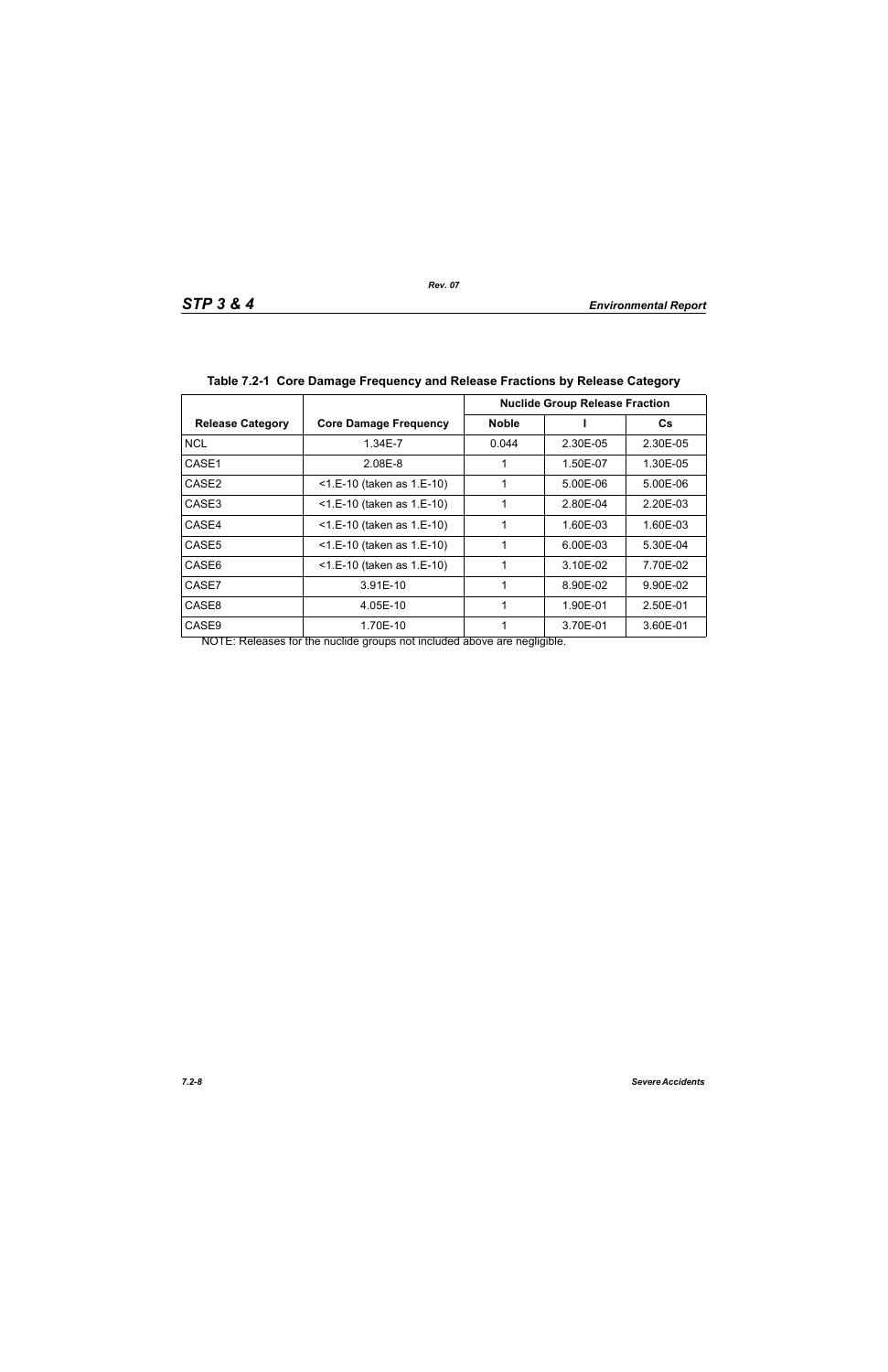| <b>Year of Meteorological</b><br>Data/ Source Term<br>Category | <b>All Pathways Dose-</b><br><b>Consequence</b><br>(person-rem) | <b>Water Ingestion Dose-</b><br><b>Consequence</b><br>(person-rem) | <b>Air Pathway Dose-</b><br><b>Consequence</b><br>(person-rem) |
|----------------------------------------------------------------|-----------------------------------------------------------------|--------------------------------------------------------------------|----------------------------------------------------------------|
| 1997                                                           |                                                                 |                                                                    |                                                                |
| <b>NCL</b>                                                     | 1.89E+04                                                        | 3.59E+01                                                           | 1.89E+04                                                       |
| Case 1                                                         | 1.06E+04                                                        | 2.03E+01                                                           | 1.06E+04                                                       |
| Case 2                                                         | 4.84E+03                                                        | 7.80E+00                                                           | 4.83E+03                                                       |
| Case 3                                                         | 3.60E+05                                                        | 3.43E+03                                                           | $3.57E + 05$                                                   |
| Case 4                                                         | 2.36E+05                                                        | 2.50E+03                                                           | 2.34E+05                                                       |
| Case 5                                                         | $1.13E + 05$                                                    | 8.27E+02                                                           | $1.12E + 05$                                                   |
| Case 6                                                         | $9.28E + 05$                                                    | $1.20E + 05$                                                       | 8.08E+05                                                       |
| Case 7                                                         | $1.01E + 06$                                                    | $1.54E + 05$                                                       | 8.56E+05                                                       |
| Case 8                                                         | 1.46E+06                                                        | 4.07E+05                                                           | $1.05E + 06$                                                   |
| Case 9                                                         | $1.63E + 06$                                                    | $5.62E + 05$                                                       | $1.07E + 06$                                                   |
|                                                                |                                                                 |                                                                    |                                                                |
| 1999                                                           |                                                                 |                                                                    |                                                                |
| <b>NCL</b>                                                     | 2.01E+04                                                        | 3.05E+01                                                           | $2.01E + 04$                                                   |
| Case 1                                                         | $1.14E + 04$                                                    | $1.73E + 01$                                                       | $1.14E + 04$                                                   |
| Case 2                                                         | $5.20E + 03$                                                    | 6.66E+00                                                           | $5.19E + 03$                                                   |
| Case 3                                                         | 3.33E+05                                                        | 2.91E+03                                                           | 3.30E+05                                                       |
| Case 4                                                         | 2.00E+05                                                        | $2.13E + 03$                                                       | 1.98E+05                                                       |
| Case 5                                                         | $1.02E + 05$                                                    | 7.06E+02                                                           | $1.01E + 05$                                                   |
| Case 6                                                         | 8.16E+05                                                        | $1.02E + 05$                                                       | 7.14E+05                                                       |
| Case 7                                                         | 8.98E+05                                                        | $1.31E + 05$                                                       | 7.67E+05                                                       |
| Case 8                                                         | $1.31E + 06$                                                    | $3.55E + 05$                                                       | $9.55E + 05$                                                   |
| Case 9                                                         | 1.44E+06                                                        | 4.77E+05                                                           | $9.63E + 05$                                                   |
|                                                                |                                                                 |                                                                    |                                                                |
| 2000                                                           |                                                                 |                                                                    |                                                                |
| <b>NCL</b>                                                     | 1.98E+04                                                        | $2.81E + 01$                                                       | 1.98E+04                                                       |
| Case 1                                                         | $1.11E + 04$                                                    | 1.59E+01                                                           | $1.11E + 04$                                                   |
| Case 2                                                         | $5.00E + 03$                                                    | $6.13E + 00$                                                       | 4.99E+03                                                       |
| Case 3                                                         | $3.77E + 05$                                                    | 2.69E+03                                                           | $3.74E + 05$                                                   |
| Case 4                                                         | $2.53E + 05$                                                    | 1.96E+03                                                           | $2.51E+05$                                                     |
| Case 5                                                         | 1.20E+05                                                        | 6.50E+02                                                           | $1.19E + 05$                                                   |
| Case 6                                                         | $9.59E + 05$                                                    | $9.42E + 04$                                                       | 8.65E+05                                                       |
| Case 7                                                         | $1.04E + 06$                                                    | $1.21E + 05$                                                       | $9.19E + 05$                                                   |
| Case 8                                                         | 1.48E+06                                                        | $3.18E + 05$                                                       | 1.16E+06                                                       |
| Case 9                                                         | 1.59E+06                                                        | 4.40E+05                                                           | 1.15E+06                                                       |

# **Table 7.2-2 All Pathways and Water Ingestion Severe Accident Dose-Consequences**